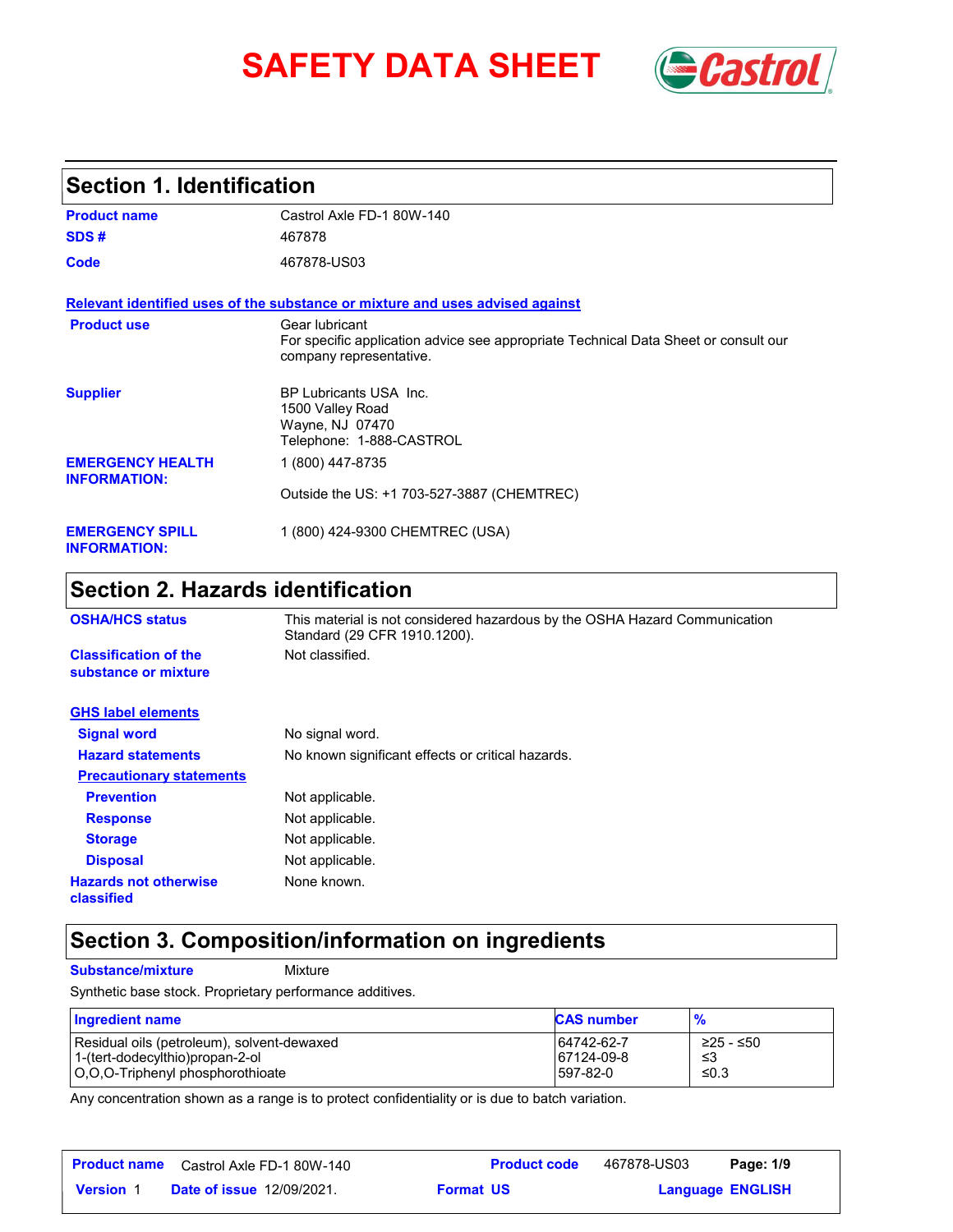### **Section 3. Composition/information on ingredients**

**There are no additional ingredients present which, within the current knowledge of the supplier and in the concentrations applicable, are classified as hazardous to health and hence require reporting in this section.**

**Occupational exposure limits, if available, are listed in Section 8.**

### **Section 4. First aid measures**

#### **Description of necessary first aid measures**

| <b>Eve contact</b>                | In case of contact, immediately flush eyes with plenty of water for at least 15 minutes.<br>Eyelids should be held away from the eyeball to ensure thorough rinsing. Check for and<br>remove any contact lenses. Get medical attention. |
|-----------------------------------|-----------------------------------------------------------------------------------------------------------------------------------------------------------------------------------------------------------------------------------------|
| <b>Skin contact</b>               | Wash skin thoroughly with soap and water or use recognized skin cleanser. Remove<br>contaminated clothing and shoes. Wash clothing before reuse. Clean shoes thoroughly<br>before reuse. Get medical attention if symptoms occur.       |
| <b>Inhalation</b>                 | If inhaled, remove to fresh air. Get medical attention if symptoms occur.                                                                                                                                                               |
| <b>Ingestion</b>                  | Do not induce vomiting unless directed to do so by medical personnel. Get medical<br>attention if symptoms occur.                                                                                                                       |
| <b>Protection of first-aiders</b> | No action shall be taken involving any personal risk or without suitable training.                                                                                                                                                      |

#### **Most important symptoms/effects, acute and delayed**

**See Section 11 for more detailed information on health effects and symptoms.**

#### **Indication of immediate medical attention and special treatment needed, if necessary**

| <b>Notes to physician</b>  | Treatment should in general be symptomatic and directed to relieving any effects. |
|----------------------------|-----------------------------------------------------------------------------------|
| <b>Specific treatments</b> | No specific treatment.                                                            |

### **Section 5. Fire-fighting measures**

| <b>Extinguishing media</b>                                                                                                 |                                                                                                                                                                                                |  |
|----------------------------------------------------------------------------------------------------------------------------|------------------------------------------------------------------------------------------------------------------------------------------------------------------------------------------------|--|
| In case of fire, use foam, dry chemical or carbon dioxide extinguisher or spray.<br><b>Suitable extinguishing</b><br>media |                                                                                                                                                                                                |  |
| Unsuitable extinguishing<br>media                                                                                          | Do not use water jet.                                                                                                                                                                          |  |
| <b>Specific hazards arising</b><br>from the chemical                                                                       | In a fire or if heated, a pressure increase will occur and the container may burst.                                                                                                            |  |
| <b>Hazardous combustion</b><br>products                                                                                    | Combustion products may include the following:<br>carbon oxides $(CO, CO2)$ (carbon monoxide, carbon dioxide)<br>sulfur oxides $(SO, SO2 etc.)$                                                |  |
| <b>Special protective actions</b><br>for fire-fighters                                                                     | No action shall be taken involving any personal risk or without suitable training. Promptly<br>isolate the scene by removing all persons from the vicinity of the incident if there is a fire. |  |
| <b>Special protective</b><br>equipment for fire-fighters                                                                   | Fire-fighters should wear positive pressure self-contained breathing apparatus (SCBA)<br>and full turnout gear.                                                                                |  |

### **Section 6. Accidental release measures**

| Personal precautions, protective equipment and emergency procedures |                                                                                                                                                                                                                                                                                                                                       |  |  |
|---------------------------------------------------------------------|---------------------------------------------------------------------------------------------------------------------------------------------------------------------------------------------------------------------------------------------------------------------------------------------------------------------------------------|--|--|
| For non-emergency<br>personnel                                      | No action shall be taken involving any personal risk or without suitable training.<br>Evacuate surrounding areas. Keep unnecessary and unprotected personnel from<br>entering. Do not touch or walk through spilled material. Put on appropriate personal<br>protective equipment. Floors may be slippery; use care to avoid falling. |  |  |
| For emergency responders                                            | If specialized clothing is required to deal with the spillage, take note of any information in<br>Section 8 on suitable and unsuitable materials. See also the information in "For non-<br>emergency personnel".                                                                                                                      |  |  |

|                  | <b>Product name</b> Castrol Axle FD-1 80W-140 | <b>Product code</b> | 467878-US03 | Page: 2/9               |  |
|------------------|-----------------------------------------------|---------------------|-------------|-------------------------|--|
| <b>Version 1</b> | <b>Date of issue 12/09/2021.</b>              | <b>Format US</b>    |             | <b>Language ENGLISH</b> |  |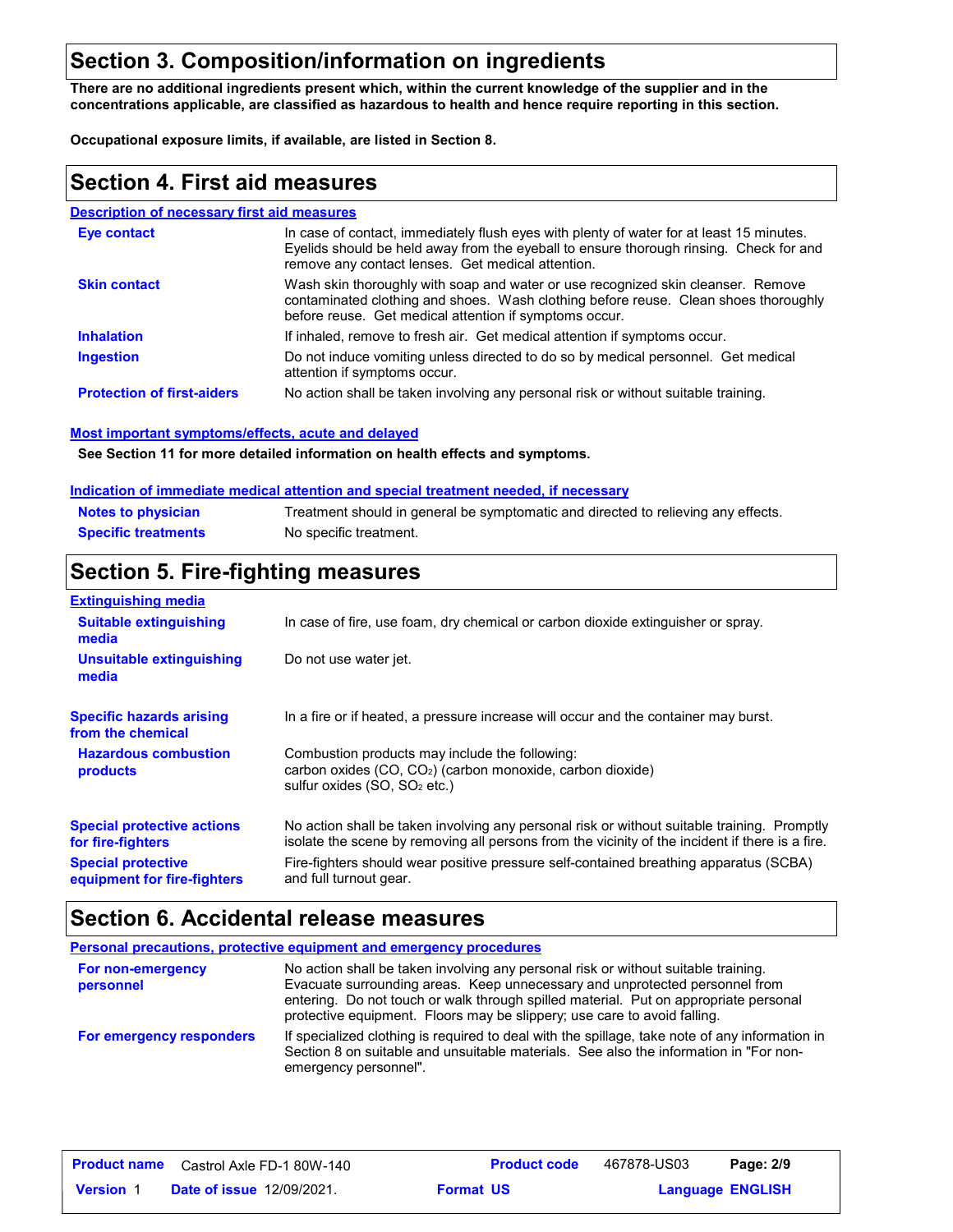# **Section 6. Accidental release measures**

| <b>Environmental precautions</b>                      | Avoid dispersal of spilled material and runoff and contact with soil, waterways, drains<br>and sewers. Inform the relevant authorities if the product has caused environmental<br>pollution (sewers, waterways, soil or air).                                                                                                                                                                      |
|-------------------------------------------------------|----------------------------------------------------------------------------------------------------------------------------------------------------------------------------------------------------------------------------------------------------------------------------------------------------------------------------------------------------------------------------------------------------|
| Methods and materials for containment and cleaning up |                                                                                                                                                                                                                                                                                                                                                                                                    |
| <b>Small spill</b>                                    | Stop leak if without risk. Move containers from spill area. Absorb with an inert material<br>and place in an appropriate waste disposal container. Dispose of via a licensed waste<br>disposal contractor.                                                                                                                                                                                         |
| Large spill                                           | Stop leak if without risk. Move containers from spill area. Prevent entry into sewers,<br>water courses, basements or confined areas. Contain and collect spillage with non-<br>combustible, absorbent material e.g. sand, earth, vermiculite or diatomaceous earth and<br>place in container for disposal according to local regulations. Dispose of via a licensed<br>waste disposal contractor. |

# **Section 7. Handling and storage**

| <b>Precautions for safe handling</b>                                             |                                                                                                                                                                                                                                                                                                                                                                                                                                                                                                                                                                                               |
|----------------------------------------------------------------------------------|-----------------------------------------------------------------------------------------------------------------------------------------------------------------------------------------------------------------------------------------------------------------------------------------------------------------------------------------------------------------------------------------------------------------------------------------------------------------------------------------------------------------------------------------------------------------------------------------------|
| <b>Protective measures</b>                                                       | Put on appropriate personal protective equipment (see Section 8).                                                                                                                                                                                                                                                                                                                                                                                                                                                                                                                             |
| <b>Advice on general</b><br>occupational hygiene                                 | Eating, drinking and smoking should be prohibited in areas where this material is<br>handled, stored and processed. Wash thoroughly after handling. Remove contaminated<br>clothing and protective equipment before entering eating areas. See also Section 8 for<br>additional information on hygiene measures.                                                                                                                                                                                                                                                                              |
| <b>Conditions for safe storage,</b><br>including any<br><i>incompatibilities</i> | Store in accordance with local regulations. Store in original container protected from<br>direct sunlight in a dry, cool and well-ventilated area, away from incompatible materials<br>(see Section 10) and food and drink. Keep container tightly closed and sealed until<br>ready for use. Store and use only in equipment/containers designed for use with this<br>product. Containers that have been opened must be carefully resealed and kept upright<br>to prevent leakage. Do not store in unlabeled containers. Use appropriate containment<br>to avoid environmental contamination. |
| <b>Not suitable</b>                                                              | Prolonged exposure to elevated temperature                                                                                                                                                                                                                                                                                                                                                                                                                                                                                                                                                    |
|                                                                                  |                                                                                                                                                                                                                                                                                                                                                                                                                                                                                                                                                                                               |

# **Section 8. Exposure controls/personal protection**

#### **Control parameters**

| <b>Occupational exposure limits</b>                                                                                                                                                                                                                                                                                                                                                                                                                                                                                                                                                                                                                                                                                                                                                                                                                                                                                                                                                                                                                      |  |                                                                                                                                                                                                                               |
|----------------------------------------------------------------------------------------------------------------------------------------------------------------------------------------------------------------------------------------------------------------------------------------------------------------------------------------------------------------------------------------------------------------------------------------------------------------------------------------------------------------------------------------------------------------------------------------------------------------------------------------------------------------------------------------------------------------------------------------------------------------------------------------------------------------------------------------------------------------------------------------------------------------------------------------------------------------------------------------------------------------------------------------------------------|--|-------------------------------------------------------------------------------------------------------------------------------------------------------------------------------------------------------------------------------|
| Residual oils (petroleum), solvent-dewaxed                                                                                                                                                                                                                                                                                                                                                                                                                                                                                                                                                                                                                                                                                                                                                                                                                                                                                                                                                                                                               |  | <b>ACGIH TLV (United States).</b><br>TWA: 5 mg/m <sup>3</sup> 8 hours. Issued/Revised:<br>11/2009 Form: Inhalable fraction<br><b>OSHA PEL (United States).</b><br>TWA: 5 mg/m <sup>3</sup> 8 hours. Issued/Revised:<br>6/1993 |
| 1-(tert-dodecylthio)propan-2-ol                                                                                                                                                                                                                                                                                                                                                                                                                                                                                                                                                                                                                                                                                                                                                                                                                                                                                                                                                                                                                          |  | None.                                                                                                                                                                                                                         |
| O,O,O-Triphenyl phosphorothioate                                                                                                                                                                                                                                                                                                                                                                                                                                                                                                                                                                                                                                                                                                                                                                                                                                                                                                                                                                                                                         |  | None.                                                                                                                                                                                                                         |
| <b>Appropriate engineering</b><br>All activities involving chemicals should be assessed for their risks to health, to ensure<br>exposures are adequately controlled. Personal protective equipment should only be<br>controls<br>considered after other forms of control measures (e.g. engineering controls) have been<br>suitably evaluated. Personal protective equipment should conform to appropriate<br>standards, be suitable for use, be kept in good condition and properly maintained.<br>Your supplier of personal protective equipment should be consulted for advice on<br>selection and appropriate standards. For further information contact your national<br>organisation for standards.<br>Provide exhaust ventilation or other engineering controls to keep the relevant airborne<br>concentrations below their respective occupational exposure limits.<br>The final choice of protective equipment will depend upon a risk assessment. It is<br>important to ensure that all items of personal protective equipment are compatible. |  |                                                                                                                                                                                                                               |

|                  | <b>Product name</b> Castrol Axle FD-1 80W-140 |                  | <b>Product code</b> | 467878-US03             | Page: 3/9 |  |
|------------------|-----------------------------------------------|------------------|---------------------|-------------------------|-----------|--|
| <b>Version</b> 1 | <b>Date of issue 12/09/2021.</b>              | <b>Format US</b> |                     | <b>Language ENGLISH</b> |           |  |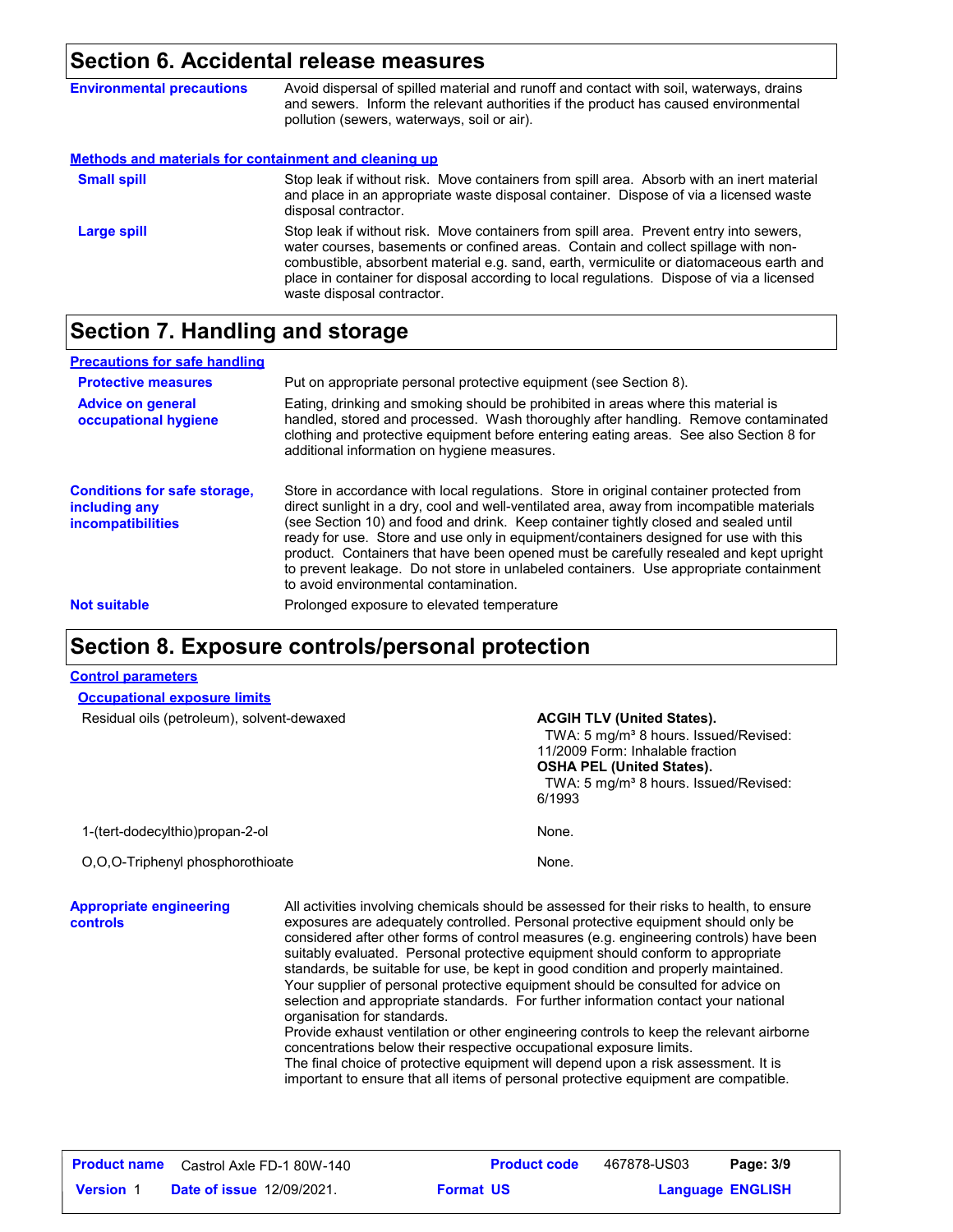# **Section 8. Exposure controls/personal protection**

| <b>Environmental exposure</b><br><b>controls</b> | Emissions from ventilation or work process equipment should be checked to ensure they<br>comply with the requirements of environmental protection legislation. In some cases,<br>fume scrubbers, filters or engineering modifications to the process equipment will be<br>necessary to reduce emissions to acceptable levels.                                                                                                                                                                                                                                                                                                                                                                                                                                                                 |  |  |  |
|--------------------------------------------------|-----------------------------------------------------------------------------------------------------------------------------------------------------------------------------------------------------------------------------------------------------------------------------------------------------------------------------------------------------------------------------------------------------------------------------------------------------------------------------------------------------------------------------------------------------------------------------------------------------------------------------------------------------------------------------------------------------------------------------------------------------------------------------------------------|--|--|--|
| <b>Individual protection measures</b>            |                                                                                                                                                                                                                                                                                                                                                                                                                                                                                                                                                                                                                                                                                                                                                                                               |  |  |  |
| <b>Hygiene measures</b>                          | Wash hands, forearms and face thoroughly after handling chemical products, before<br>eating, smoking and using the lavatory and at the end of the working period.<br>Appropriate techniques should be used to remove potentially contaminated clothing.<br>Wash contaminated clothing before reusing. Ensure that eyewash stations and safety<br>showers are close to the workstation location.                                                                                                                                                                                                                                                                                                                                                                                               |  |  |  |
| <b>Eye/face protection</b>                       | Safety glasses with side shields.                                                                                                                                                                                                                                                                                                                                                                                                                                                                                                                                                                                                                                                                                                                                                             |  |  |  |
| <b>Skin protection</b>                           |                                                                                                                                                                                                                                                                                                                                                                                                                                                                                                                                                                                                                                                                                                                                                                                               |  |  |  |
| <b>Hand protection</b>                           | Wear protective gloves if prolonged or repeated contact is likely. Wear chemical<br>resistant gloves. Recommended: Nitrile gloves. The correct choice of protective gloves<br>depends upon the chemicals being handled, the conditions of work and use, and the<br>condition of the gloves (even the best chemically resistant glove will break down after<br>repeated chemical exposures). Most gloves provide only a short time of protection<br>before they must be discarded and replaced. Because specific work environments and<br>material handling practices vary, safety procedures should be developed for each<br>intended application. Gloves should therefore be chosen in consultation with the supplier/<br>manufacturer and with a full assessment of the working conditions. |  |  |  |
| <b>Body protection</b>                           | Use of protective clothing is good industrial practice.<br>Personal protective equipment for the body should be selected based on the task being<br>performed and the risks involved and should be approved by a specialist before handling<br>this product.<br>Cotton or polyester/cotton overalls will only provide protection against light superficial<br>contamination that will not soak through to the skin. Overalls should be laundered on a<br>regular basis. When the risk of skin exposure is high (e.g. when cleaning up spillages or<br>if there is a risk of splashing) then chemical resistant aprons and/or impervious chemical<br>suits and boots will be required.                                                                                                         |  |  |  |
| <b>Other skin protection</b>                     | Appropriate footwear and any additional skin protection measures should be selected<br>based on the task being performed and the risks involved and should be approved by a<br>specialist before handling this product.                                                                                                                                                                                                                                                                                                                                                                                                                                                                                                                                                                       |  |  |  |
| <b>Respiratory protection</b>                    | In case of insufficient ventilation, wear suitable respiratory equipment.<br>The correct choice of respiratory protection depends upon the chemicals being handled,<br>the conditions of work and use, and the condition of the respiratory equipment. Safety<br>procedures should be developed for each intended application. Respiratory protection<br>equipment should therefore be chosen in consultation with the supplier/manufacturer<br>and with a full assessment of the working conditions.                                                                                                                                                                                                                                                                                         |  |  |  |

# **Section 9. Physical and chemical properties**

The conditions of measurement of all properties are at standard temperature and pressure unless otherwise indicated.

| <b>Appearance</b>                                                 |                                           |
|-------------------------------------------------------------------|-------------------------------------------|
| <b>Physical state</b>                                             | Liguid.                                   |
| Color                                                             | Green.                                    |
| <b>Odor</b>                                                       | Not available.                            |
| <b>Odor threshold</b>                                             | Not available.                            |
| рH                                                                | Not applicable.                           |
| <b>Melting point/freezing point</b>                               | Not available.                            |
| <b>Boiling point, initial boiling</b><br>point, and boiling range | Not available.                            |
| <b>Flash point</b>                                                | Open cup: >220°C (>428°F) [Cleveland]     |
| <b>Pour point</b>                                                 | -39 $^{\circ}$ C                          |
| <b>Evaporation rate</b>                                           | Not available.                            |
| <b>Flammability</b>                                               | Not applicable. Based on - Physical state |

|                  | <b>Product name</b> Castrol Axle FD-1 80W-140 | <b>Product code</b> | 467878-US03 | Page: 4/9               |  |
|------------------|-----------------------------------------------|---------------------|-------------|-------------------------|--|
| <b>Version 1</b> | <b>Date of issue 12/09/2021.</b>              | <b>Format US</b>    |             | <b>Language ENGLISH</b> |  |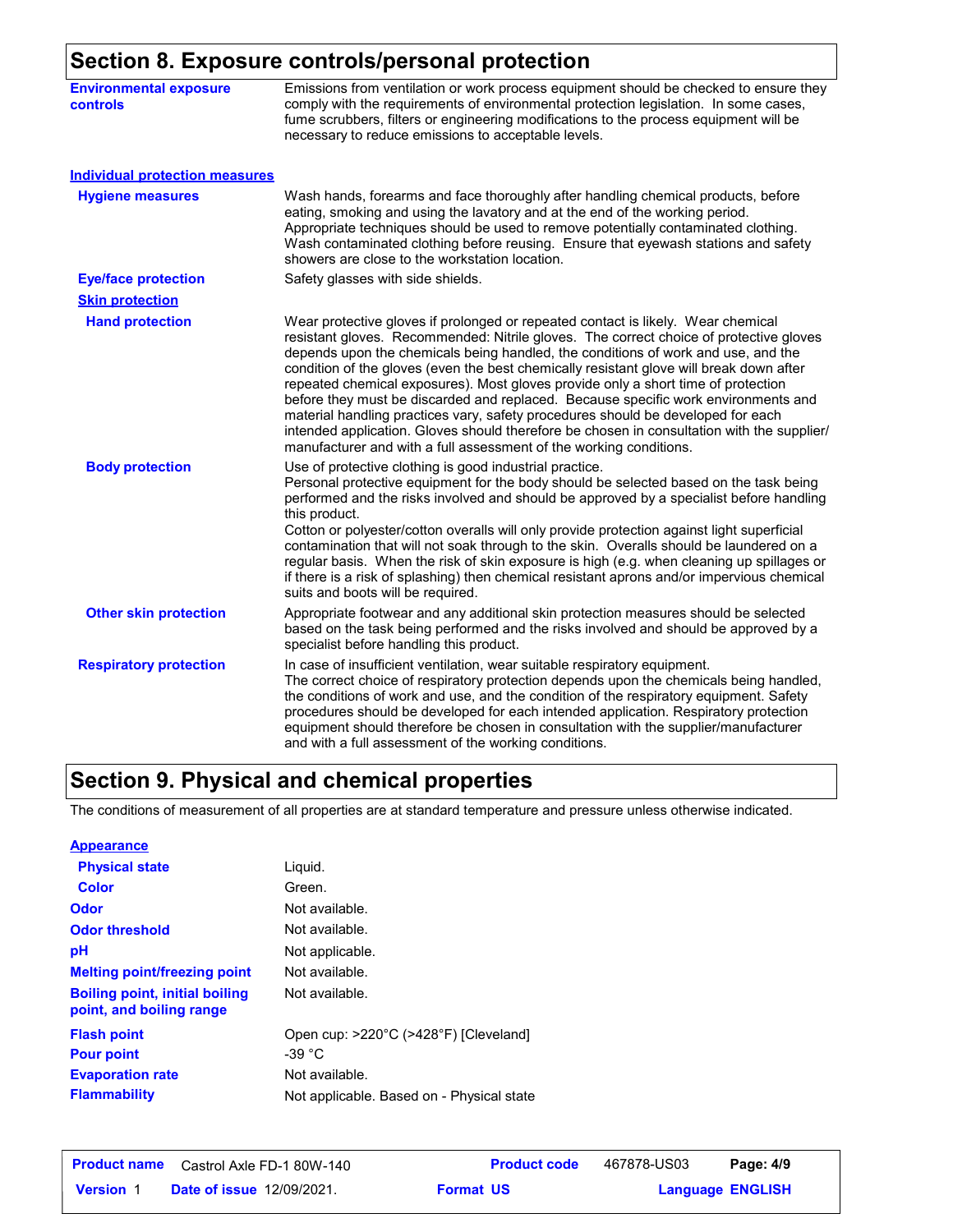# **Section 9. Physical and chemical properties**

| Lower and upper explosion |  |
|---------------------------|--|
| limit/flammability limit  |  |
| <b>Vapor pressure</b>     |  |

Not available.

| <b>Vapor pressure</b>                             |                                                                                                                                     |                |                 | Vapor Pressure at 20°C  |                | Vapor pressure at 50°C |               |
|---------------------------------------------------|-------------------------------------------------------------------------------------------------------------------------------------|----------------|-----------------|-------------------------|----------------|------------------------|---------------|
|                                                   | <b>Ingredient name</b>                                                                                                              | mm Hg          | kPa             | <b>Method</b>           | mm<br>Hg       | kPa                    | <b>Method</b> |
|                                                   | Dec-1-ene.<br>homopolymer,<br>hydrogenated Dec-<br>1-ene, oligomers,<br>hydrogenated                                                | $\Omega$       | $\Omega$        | <b>ASTME</b><br>1194-87 |                |                        |               |
|                                                   | Lubricating oils<br>(petroleum), C20-50,<br>hydrotreated neutral oil-<br>based                                                      | < 0.08         | < 0.011         | <b>ASTM D 5191</b>      |                |                        |               |
|                                                   | Residual oils<br>(petroleum), solvent-<br>dewaxed                                                                                   | < 0.08         | < 0.011         | <b>ASTM D 5191</b>      |                |                        |               |
|                                                   | 1-(tert-dodecylthio)<br>propan-2-ol                                                                                                 | $\overline{0}$ | 0               |                         |                |                        |               |
| <b>Relative vapor density</b>                     | Not available.                                                                                                                      |                |                 |                         |                |                        |               |
| <b>Density</b>                                    | <1000 kg/m <sup>3</sup> (<1 g/cm <sup>3</sup> ) at 15 <sup>°</sup> C                                                                |                |                 |                         |                |                        |               |
| <b>Solubility</b>                                 | insoluble in water.                                                                                                                 |                |                 |                         |                |                        |               |
| <b>Partition coefficient: n-</b><br>octanol/water | Not applicable.                                                                                                                     |                |                 |                         |                |                        |               |
| <b>Auto-ignition temperature</b>                  | <b>Ingredient name</b>                                                                                                              |                | $\rm ^{\circ}C$ | °F                      |                | <b>Method</b>          |               |
|                                                   | Dec-1-ene, homopolymer,<br>hydrogenated Dec-1-ene, oligomers,<br>hydrogenated                                                       |                | 343 to 369      |                         | 649.4 to 696.2 | <b>ASTM D 2159</b>     |               |
| <b>Decomposition temperature</b>                  | Not available.                                                                                                                      |                |                 |                         |                |                        |               |
| <b>Viscosity</b>                                  | Kinematic: 326 mm <sup>2</sup> /s (326 cSt) at 40 $\degree$ C<br>Kinematic: 30 to 32.5 mm <sup>2</sup> /s (30 to 32.5 cSt) at 100°C |                |                 |                         |                |                        |               |
| <b>Particle characteristics</b>                   |                                                                                                                                     |                |                 |                         |                |                        |               |
| <b>Median particle size</b>                       | Not applicable.                                                                                                                     |                |                 |                         |                |                        |               |

# **Section 10. Stability and reactivity**

| <b>Reactivity</b>                                   | No specific test data available for this product. Refer to Conditions to avoid and<br>Incompatible materials for additional information.                                |
|-----------------------------------------------------|-------------------------------------------------------------------------------------------------------------------------------------------------------------------------|
| <b>Chemical stability</b>                           | The product is stable.                                                                                                                                                  |
| <b>Possibility of hazardous</b><br><b>reactions</b> | Under normal conditions of storage and use, hazardous reactions will not occur.<br>Under normal conditions of storage and use, hazardous polymerization will not occur. |
| <b>Conditions to avoid</b>                          | Avoid all possible sources of ignition (spark or flame).                                                                                                                |
| <b>Incompatible materials</b>                       | Reactive or incompatible with the following materials: oxidizing materials.                                                                                             |
| <b>Hazardous decomposition</b><br>products          | Under normal conditions of storage and use, hazardous decomposition products should<br>not be produced.                                                                 |

| <b>Product name</b> | Castrol Axle FD-1 80W-140        |                  | <b>Product code</b> | 467878-US03 | Page: 5/9               |  |
|---------------------|----------------------------------|------------------|---------------------|-------------|-------------------------|--|
| <b>Version 1</b>    | <b>Date of issue 12/09/2021.</b> | <b>Format US</b> |                     |             | <b>Language ENGLISH</b> |  |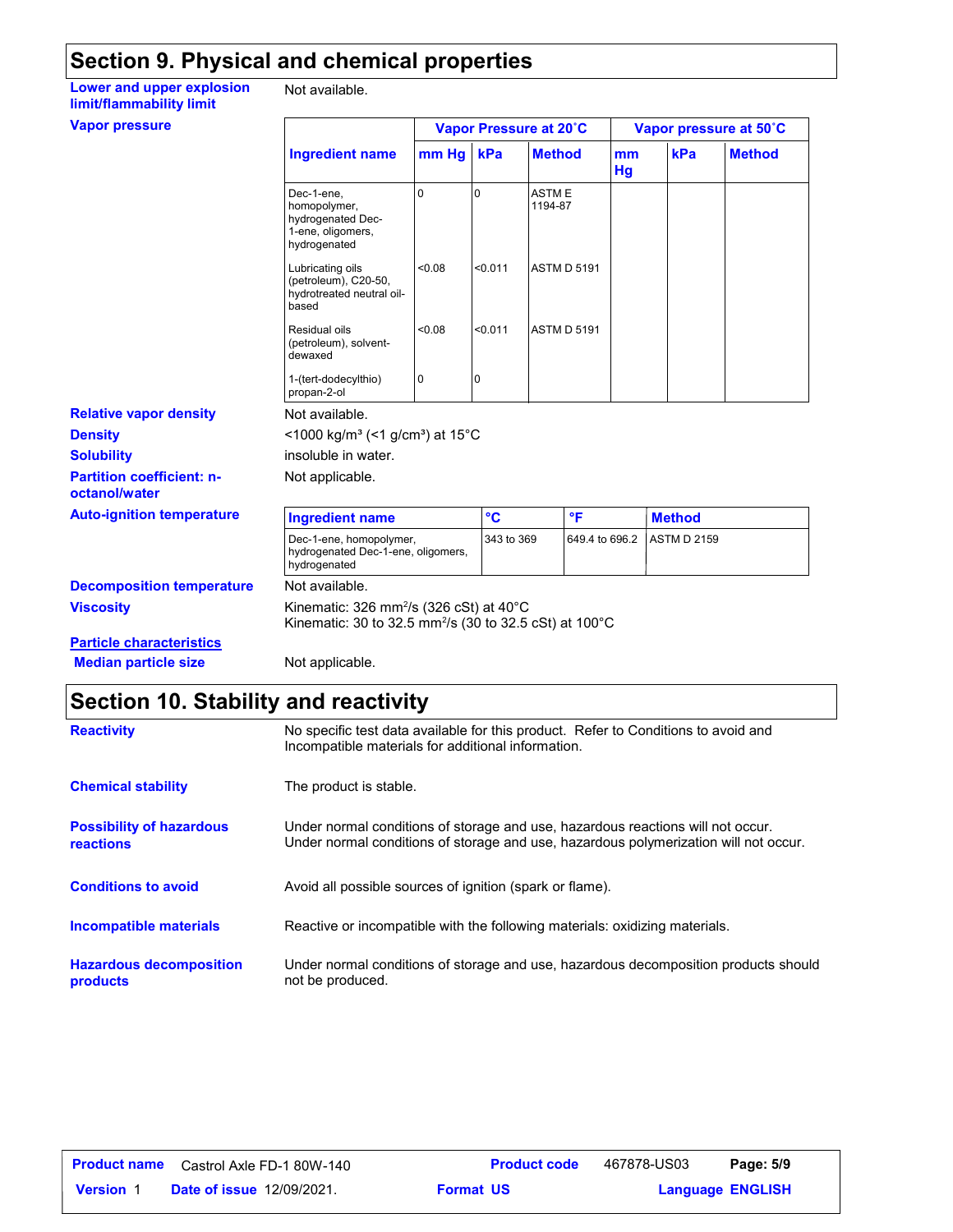## **Section 11. Toxicological information**

#### **Information on toxicological effects**

| Information on the likely<br>routes of exposure | Routes of entry anticipated: Dermal, Inhalation.                                                                           |  |  |  |
|-------------------------------------------------|----------------------------------------------------------------------------------------------------------------------------|--|--|--|
| <b>Potential acute health effects</b>           |                                                                                                                            |  |  |  |
| Eye contact                                     | No known significant effects or critical hazards.                                                                          |  |  |  |
| <b>Skin contact</b>                             | No known significant effects or critical hazards.                                                                          |  |  |  |
| <b>Inhalation</b>                               | Vapor inhalation under ambient conditions is not normally a problem due to low vapor<br>pressure.                          |  |  |  |
| <b>Ingestion</b>                                | No known significant effects or critical hazards.                                                                          |  |  |  |
| Eye contact                                     | Symptoms related to the physical, chemical and toxicological characteristics<br>No specific data.                          |  |  |  |
| <b>Skin contact</b>                             | Adverse symptoms may include the following:<br>irritation<br>dryness<br>cracking                                           |  |  |  |
| <b>Inhalation</b>                               | May be harmful by inhalation if exposure to vapor, mists or fumes resulting from thermal<br>decomposition products occurs. |  |  |  |
| <b>Ingestion</b>                                | No specific data.                                                                                                          |  |  |  |

#### **Delayed and immediate effects and also chronic effects from short and long term exposure**

| <b>Short term exposure</b>                   |                                                   |
|----------------------------------------------|---------------------------------------------------|
| <b>Potential immediate</b><br><b>effects</b> | Not available.                                    |
| <b>Potential delayed effects</b>             | Not available.                                    |
| Long term exposure                           |                                                   |
| <b>Potential immediate</b><br>effects        | Not available.                                    |
| <b>Potential delayed effects</b>             | Not available.                                    |
| <b>Potential chronic health effects</b>      |                                                   |
| General                                      | No known significant effects or critical hazards. |
| <b>Carcinogenicity</b>                       | No known significant effects or critical hazards. |
| <b>Mutagenicity</b>                          | No known significant effects or critical hazards. |
| <b>Teratogenicity</b>                        | No known significant effects or critical hazards. |
| <b>Developmental effects</b>                 | No known significant effects or critical hazards. |
| <b>Fertility effects</b>                     | No known significant effects or critical hazards. |

#### **Numerical measures of toxicity**

**Acute toxicity estimates**

Not available.

# **Section 12. Ecological information**

#### **Toxicity**

No testing has been performed by the manufacturer.

#### **Persistence and degradability**

Partially biodegradable.

#### **Bioaccumulative potential**

|                  | <b>Product name</b> Castrol Axle FD-1 80W-140 | <b>Product code</b> | 467878-US03 | Page: 6/9               |  |
|------------------|-----------------------------------------------|---------------------|-------------|-------------------------|--|
| <b>Version 1</b> | <b>Date of issue 12/09/2021.</b>              | <b>Format US</b>    |             | <b>Language ENGLISH</b> |  |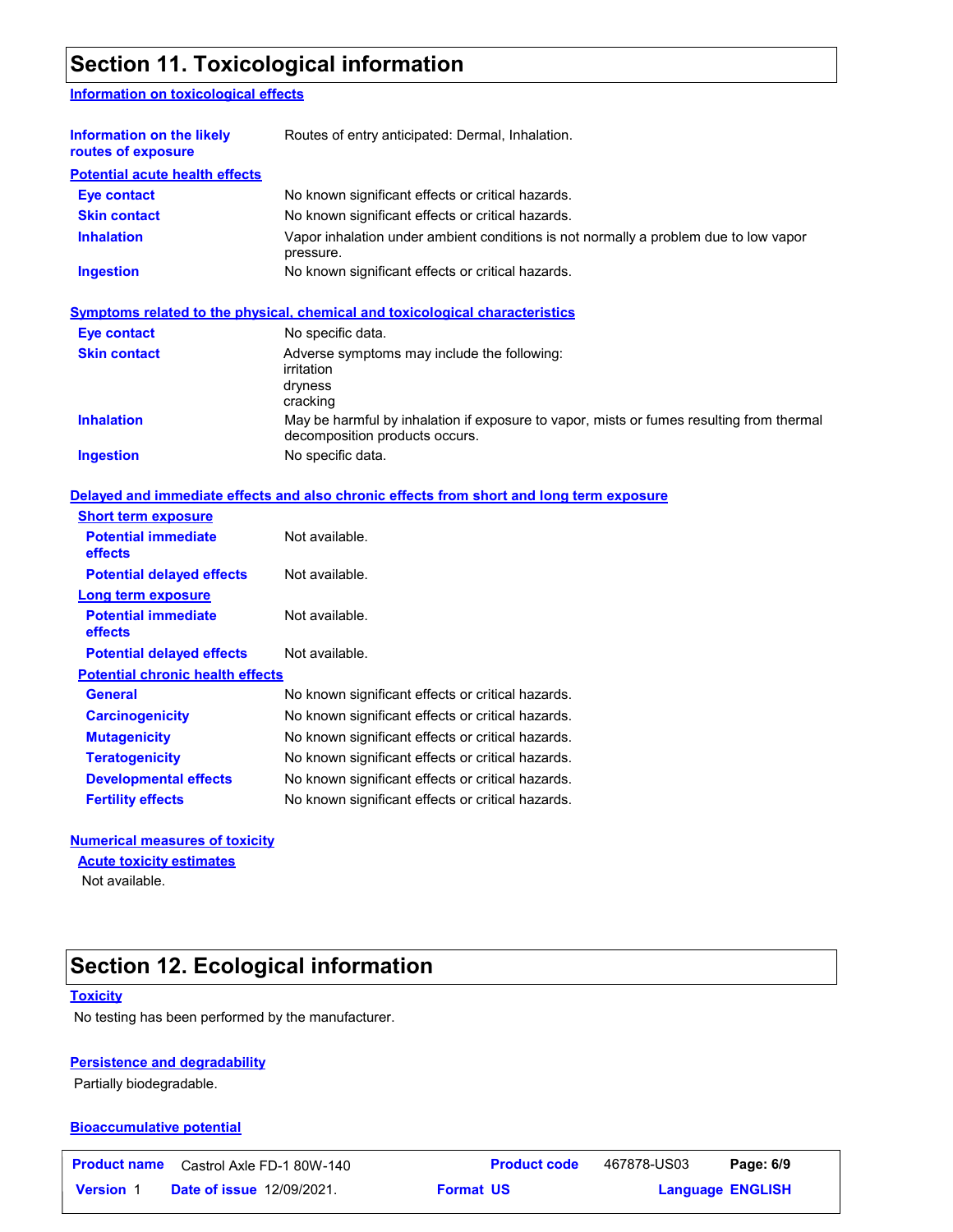### **Section 12. Ecological information**

This product is not expected to bioaccumulate through food chains in the environment.

| <b>Mobility in soil</b>                                 |                                                                                                                           |
|---------------------------------------------------------|---------------------------------------------------------------------------------------------------------------------------|
| <b>Soil/water partition</b><br><b>coefficient (Koc)</b> | Not available.                                                                                                            |
| <b>Mobility</b>                                         | Spillages may penetrate the soil causing ground water contamination.                                                      |
| <b>Other adverse effects</b>                            | No known significant effects or critical hazards.                                                                         |
| <b>Other ecological information</b>                     | Spills may form a film on water surfaces causing physical damage to organisms. Oxygen<br>transfer could also be impaired. |

### **Section 13. Disposal considerations**

The generation of waste should be avoided or minimized wherever possible. Significant quantities of waste product residues should not be disposed of via the foul sewer but processed in a suitable effluent treatment plant. Dispose of surplus and non-recyclable products via a licensed waste disposal contractor. Disposal of this product, solutions and any by-products should at all times comply with the requirements of environmental protection and waste disposal legislation and any regional local authority requirements. Waste packaging should be recycled. Incineration or landfill should only be considered when recycling is not feasible. This material and its container must be disposed of in a safe way. Empty containers or liners may retain some product residues. Avoid dispersal of spilled material and runoff and contact with soil, waterways, drains and sewers. **Disposal methods**

### **Section 14. Transport information**

|                                      | <b>DOT Classification</b> | <b>TDG Classification</b> | <b>IMDG</b>    | <b>IATA</b>    |
|--------------------------------------|---------------------------|---------------------------|----------------|----------------|
| <b>UN number</b>                     | Not regulated.            | Not regulated.            | Not regulated. | Not regulated. |
| <b>UN proper</b><br>shipping name    |                           |                           |                |                |
| <b>Transport</b><br>hazard class(es) |                           |                           |                |                |
| <b>Packing group</b>                 | $\blacksquare$            |                           |                |                |
| <b>Environmental</b><br>hazards      | No.                       | No.                       | No.            | lNo.           |
| <b>Additional</b><br>information     |                           |                           |                |                |

**Special precautions for user** Not available.

**Transport in bulk according to IMO instruments** Not available.

### **Section 15. Regulatory information**

**U.S. Federal regulations**

**United States inventory** All components are active or exempted.

#### **SARA 302/304 (TSCA 8b)**

#### **Composition/information on ingredients**

No products were found.

#### **SARA 311/312**

**Product name** Castrol Axle FD-1 80W-140 **Product code** 467878-US03 **Page: 7/9**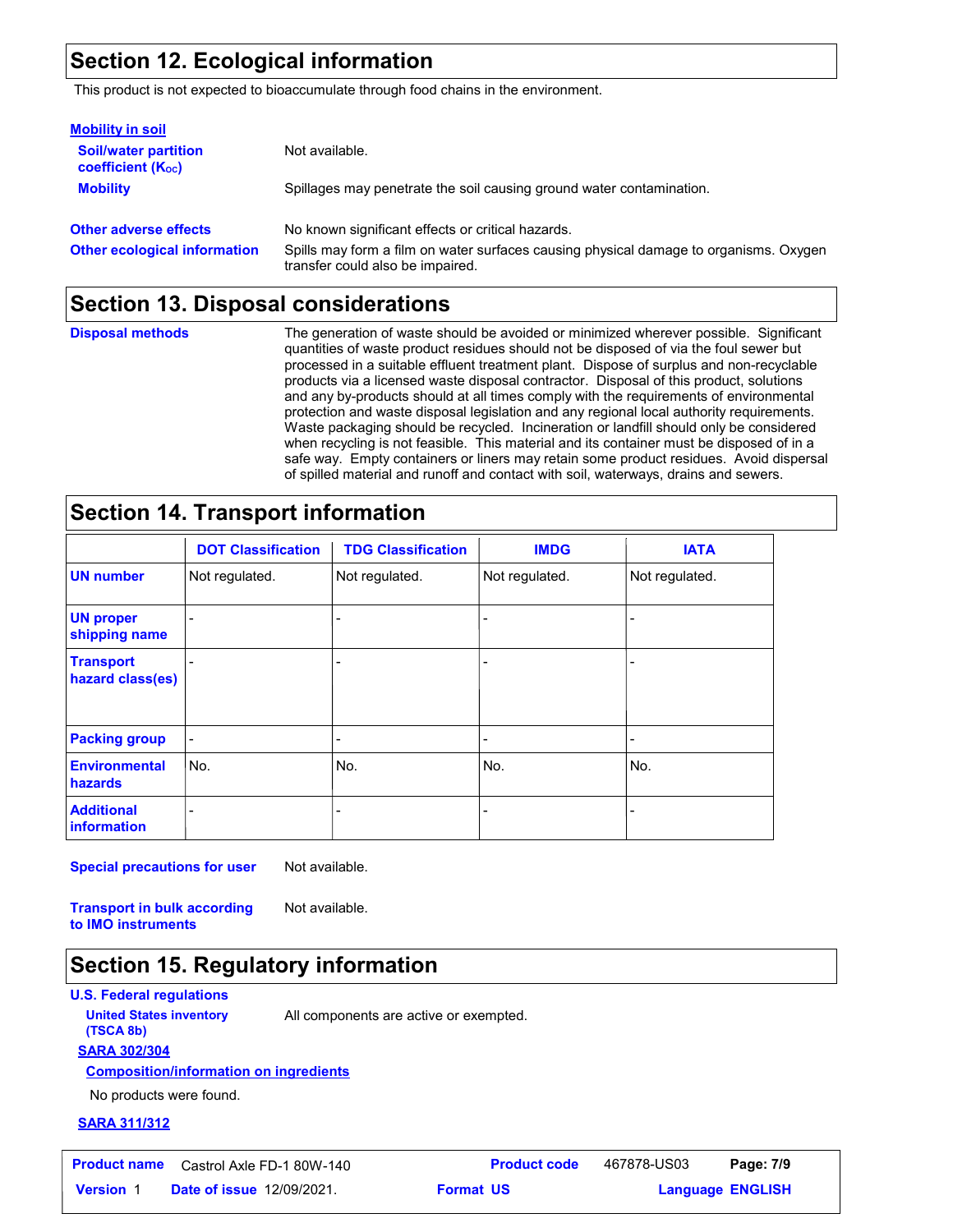# **Section 15. Regulatory information**

| <b>Classification</b>                     | Not applicable.                                                                              |
|-------------------------------------------|----------------------------------------------------------------------------------------------|
| <b>SARA 313</b>                           |                                                                                              |
| <b>Form R - Reporting</b><br>requirements | This product does not contain any hazardous ingredients at or above regulated<br>thresholds. |
| <b>Supplier notification</b>              | This product does not contain any hazardous ingredients at or above regulated<br>thresholds. |
| <b>State regulations</b>                  |                                                                                              |
| <b>Massachusetts</b>                      | The following components are listed: OIL MIST, MINERAL; OIL MIST, MINERAL                    |
| <b>New Jersey</b>                         | The following components are listed: MINERAL OIL (UNTREATED and MILDLY<br>TREATED)           |
| <b>Pennsylvania</b>                       | None of the components are listed.                                                           |
| <b>California Prop. 65</b>                |                                                                                              |

**A** WARNING: This product can expose you to chemicals including Benzene, which is known to the State of California to cause cancer and birth defects or other reproductive harm. This product can expose you to chemicals including Naphthalene, Trimethyl phosphate, Naphthalene and Ethylbenzene, which are known to the State of California to cause cancer, and Toluene, which is known to the State of California to cause birth defects or other reproductive harm. For more information go to www.P65Warnings.ca.gov.

#### **Other regulations**

| <b>Australia inventory (AIIC)</b>                               | All components are listed or exempted.      |
|-----------------------------------------------------------------|---------------------------------------------|
| <b>Canada inventory</b>                                         | All components are listed or exempted.      |
| <b>China inventory (IECSC)</b>                                  | All components are listed or exempted.      |
| <b>Japan inventory (CSCL)</b>                                   | All components are listed or exempted.      |
| <b>Korea inventory (KECI)</b>                                   | All components are listed or exempted.      |
| <b>Philippines inventory</b><br>(PICCS)                         | All components are listed or exempted.      |
| <b>Taiwan Chemical</b><br><b>Substances Inventory</b><br>(TCSI) | All components are listed or exempted.      |
| <b>REACH Status</b>                                             | For the REACH status of this product please |

**REACH Status** For the REACH status of this product please consult your company contact, as identified in Section 1.

### **Section 16. Other information**

#### **National Fire Protection Association (U.S.A.)**



| <b>History</b>                    |                                                                                                                                                                                                                                                                                                                                                                                                                                                                                                                                                                                                                                                                                                                |
|-----------------------------------|----------------------------------------------------------------------------------------------------------------------------------------------------------------------------------------------------------------------------------------------------------------------------------------------------------------------------------------------------------------------------------------------------------------------------------------------------------------------------------------------------------------------------------------------------------------------------------------------------------------------------------------------------------------------------------------------------------------|
| Date of issue/Date of<br>revision | 12/09/2021.                                                                                                                                                                                                                                                                                                                                                                                                                                                                                                                                                                                                                                                                                                    |
| Date of previous issue            | No previous validation.                                                                                                                                                                                                                                                                                                                                                                                                                                                                                                                                                                                                                                                                                        |
| <b>Prepared by</b>                | <b>Product Stewardship</b>                                                                                                                                                                                                                                                                                                                                                                                                                                                                                                                                                                                                                                                                                     |
| <b>Key to abbreviations</b>       | ACGIH = American Conference of Industrial Hygienists<br>ATE = Acute Toxicity Estimate<br><b>BCF</b> = Bioconcentration Factor<br>CAS Number = Chemical Abstracts Service Registry Number<br>GHS = Globally Harmonized System of Classification and Labelling of Chemicals<br>IATA = International Air Transport Association<br>IBC = Intermediate Bulk Container<br>IMDG = International Maritime Dangerous Goods<br>LogPow = logarithm of the octanol/water partition coefficient<br>MARPOL = International Convention for the Prevention of Pollution From Ships, 1973 as<br>modified by the Protocol of 1978. ("Marpol" = marine pollution)<br>OEL = Occupational Exposure Limit<br>SDS = Safety Data Sheet |

|                  | <b>Product name</b> Castrol Axle FD-1 80W-140 | <b>Product code</b> | 467878-US03 | Page: 8/9               |
|------------------|-----------------------------------------------|---------------------|-------------|-------------------------|
| <b>Version 1</b> | <b>Date of issue 12/09/2021.</b>              | <b>Format US</b>    |             | <b>Language ENGLISH</b> |